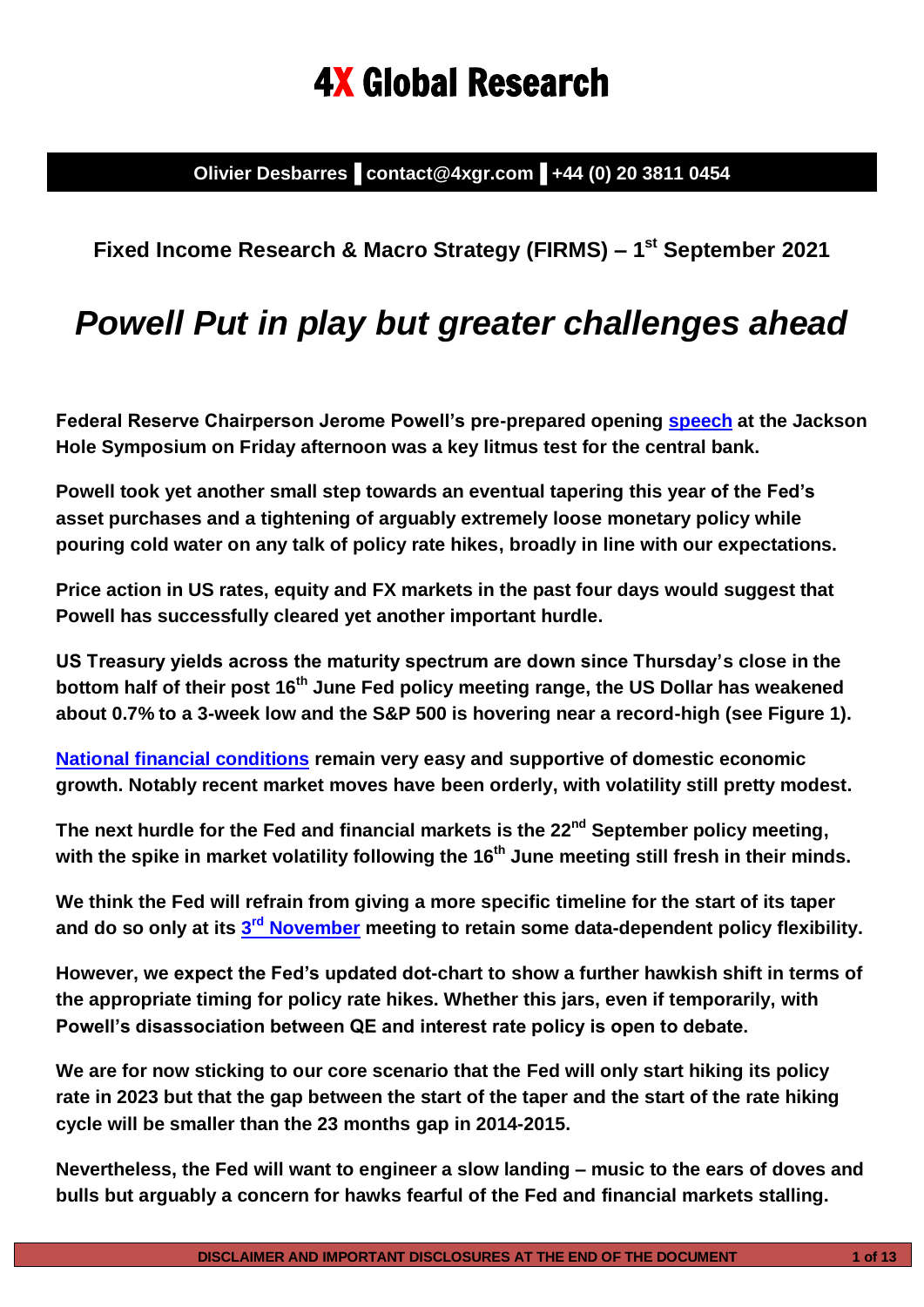**One small step for the Fed, one moderately dovish/bullish leap for financial markets**

**Federal Reserve Chairperson Jerome Powell's pre-prepared opening [speech](https://www.federalreserve.gov/newsevents/speech/powell20210827a.htm) at the Jackson Hole Symposium on Friday afternoon was a key litmus test for the central bank. Powell took yet another small step towards an eventual tapering this year of the Fed's asset purchases and a tightening of arguably extremely loose monetary policy while pouring cold water on any talk of policy rate hikes.**

**Price action in US rates, equity and FX markets in the past four days would suggest that Powell has successfully cleared yet another important hurdle, even if he may face sterner tests in coming weeks and months. US Treasury yields across the maturity spectrum are down since Thursday's close in the bottom half of their post 16th June Fed policy meeting range, the US Dollar has weakened about 0.7% to a 3-week low and the S&P 500 is hovering near a record-high (see Figure 1). [National financial conditions](https://www.chicagofed.org/publications/nfci/index) remain very easy and ultimately supportive of domestic economic growth. Importantly recent market developments have been "orderly", with asset price volatility still pretty modest by our estimates.**



### **Figure 1: US financial conditions remain very easy and supportive of domestic economic growth**

*Source: 4X Global Research, Federal Reserve, investing.com*

*Note: 31st August for S&P 500, 1st September (at time of writing) for Treasury yields and US Dollar; \*\*USD NEER is US Dollar Nominal Effective Exchange Rate (calculated using Federal Reserve trade weights)*

## **Tapering on course to start this year but priority still given to US growth and labour market**

Powell noted that the economy had now met the test of "*substantial further progress*" towards the Fed's inflation target while the labour market had also made "*clear progress*" towards maximum employment. He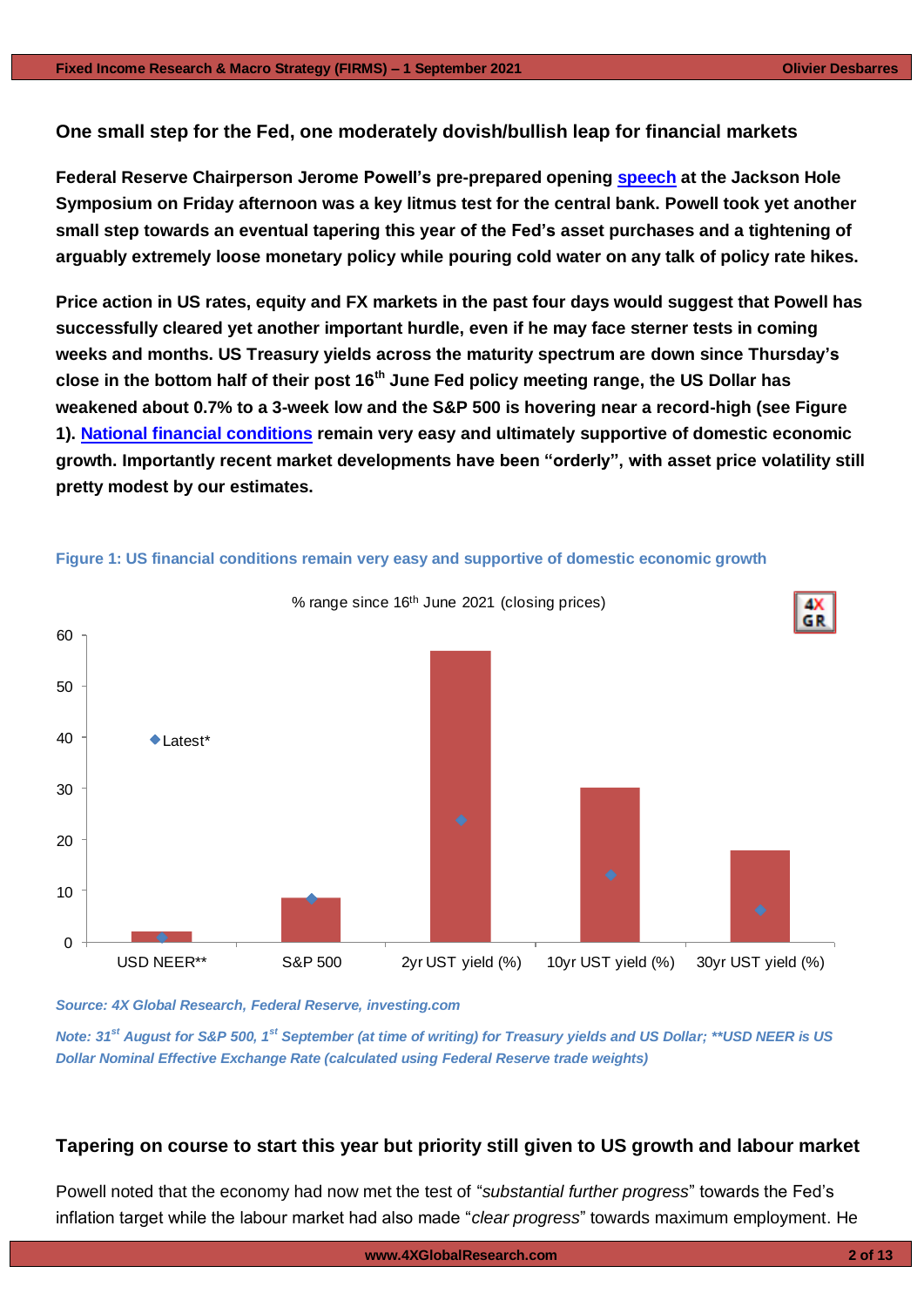followed up by stating that "*At the FOMC's recent July meeting, I was of the view, as were most participants, that if the economy evolved broadly as anticipated, it could be appropriate to start reducing the pace of asset purchases this year*".

The implication, even if not explicit, is that the Fed could start tapering this year its monthly purchases of Treasuries and agency mortgage‑backed securities, currently running at respectively \$80bn and \$40bn. However, he fell short of specifying a clear timetable for tapering, in line with our view that "*he could today flesh out the timeline for the Fed's announcement of when it will actually start to reduce its monthly asset purchases […]. However, we think it is unlikely that Powell will today tie the Fed to a hard-baked timeline"* (see [Armchair Trader,](https://www.thearmchairtrader.com/jackson-hole-2021-central-bank-leaders/)  $27<sup>th</sup>$  August 2021).

Our take is that Powell is keen to retain a degree of data-dependent policy flexibility. Indeed he referred no less five times to the Fed's focus, monitoring and assessment of "*incoming data*". More broadly, we would argue that in the battle between high inflation and potential headwinds to domestic economic growth (and in particular the US labour market) Powell is still siding with the latter. He had little choice in our view, in order to shore up the Fed's inflation-targeting credentials, but to note that US inflation was high and warn that forecasting inflation was a tricky exercise. However he also presented in great detail five distinct arguments as to why high and above-target US inflation was likely to be transitory – a by-now well versed argument. Moreover, he alluded to the Delta variant of the Covid-19 virus on three separate occasions.

## **Powell severs link between taper and rate hikes with spotlight on** *maximum* **employment**

Importantly Powell made clear that reducing monthly Fed bond purchases should not be interpreted as a sign that policy rate hikes would soon follow, specifically that *"The timing and pace of the coming reduction in asset purchases will not be intended to carry a direct signal regarding the timing of interest rate liftoff, for which we have articulated a different and substantially more stringent test […]. We have much ground to cover to reach maximum employment, and time will tell whether we have reached 2 percent inflation on a sustainable basis*".

Our interpretation is that Powell wants the narrative and financial markets to clearly focus on tapering for now. His emphasis on the current gap between employment and *maximum* employment is particularly noteworthy. The US economy created a further 943,000 jobs in July (the highest monthly print since August 2020) and an average of 832,000 jobs per month in May-July (a point Powell made in his [speech\)](https://www.federalreserve.gov/newsevents/speech/powell20210827a.htm). The US economy has created an impressive 4.3 million jobs year-to-date.

However as we (and the media) have noted total employment (excluding farming) remains 5.7 million short of its pre-pandemic and all-time high level of 152.5 million in February 2020 (see Figure 2). Employment in the private-sector is still 4.9 million short of its pre-pandemic level. Moreover, this "static" analysis ignores the likelihood that without the pandemic US employment would have continued to rise, as it has done consistently since 2010.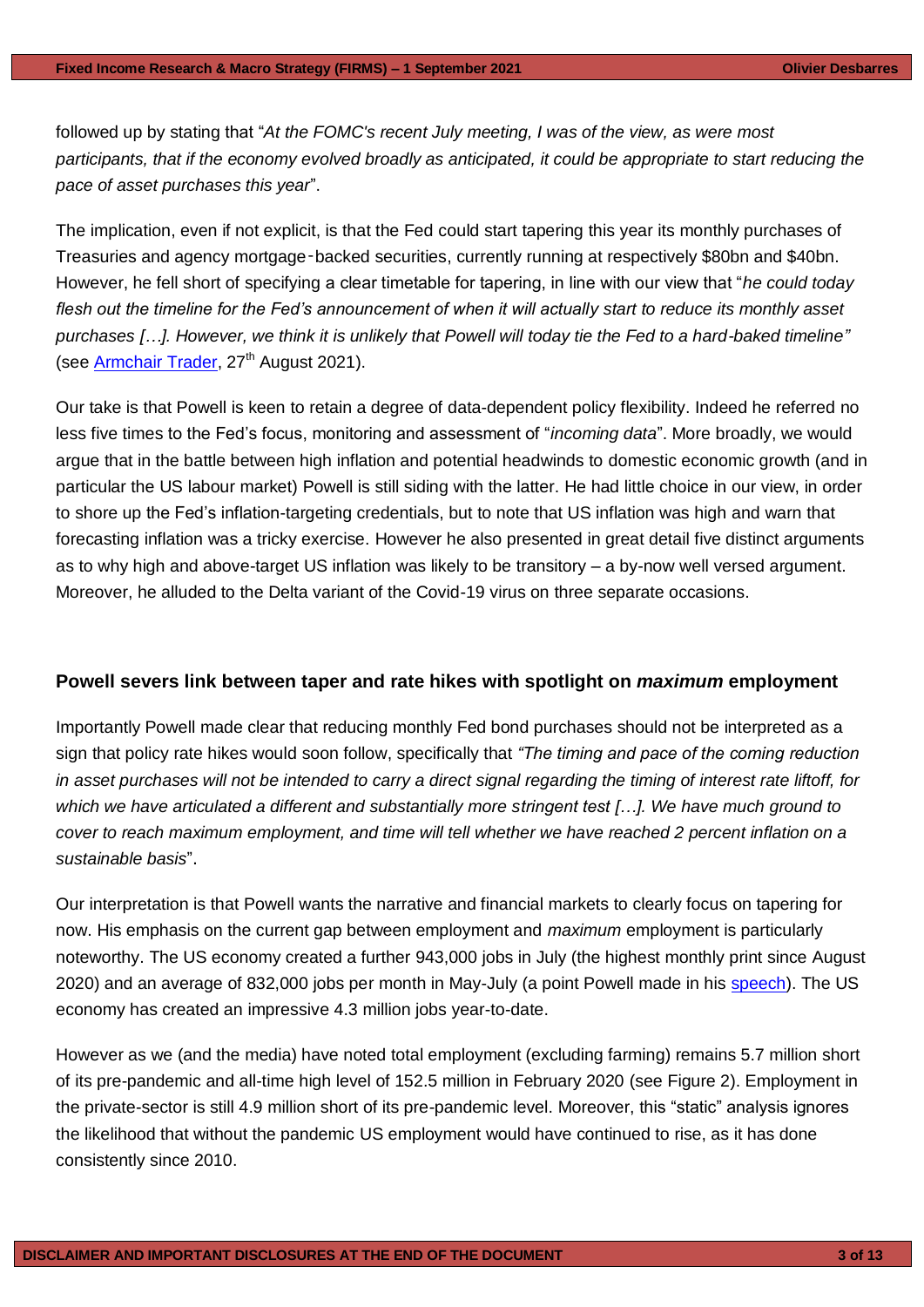#### **Fixed Income Research & Macro Strategy (FIRMS) – 1 September 2021 Olivier Desbarres**

Put differently, the Fed's figure for "*maximum*" employment could conceivably be materially higher than the 152.5 million recorded in February 2020. If we assume that monthly employment had continued to rise by about 236,000 post February 2020 (the average employment increase between September 2019 and February 2020) and that monthly employment going forward continues to rise by 832,000, we estimate that US employment will only return to "trend" in November 2022 (see Figure 2).

Of course this is an overly-simplistic approach conditioned by a number of basic assumptions but nevertheless gives some perspective about how far the US labour market could still actually be from the Fed's measure of maximum employment. After all the Fed knows better than to attach a hard number to a dynamic metric such as maximum employment. However, Powell made dents in the idea that all is well in the US labour market, stating that "*The unemployment rate has declined to 5.4%, a post-pandemic low, but is still much too high, and the reported rate understates the amount of labor market slack. Long-term unemployment remains elevated, and the recovery in labor force participation has lagged well behind the rest of the labor market, as it has in past recoveries*".



## **Figure 2: February 2020 employment peak may arguably not equate to** *maximum* **employment**

#### *Source: 4X Global Research, US Bureau of Labour Statistics*

## **As far as Powell is concerned it was job well done (for now)**

We had argued in our [Armchair Trader](https://www.thearmchairtrader.com/jackson-hole-2021-central-bank-leaders/) article that short-term Powell wanted to avoid a "misjudged" Jackson Hole speech which would "*set in motion events which destabilise financial markets*" and unnecessarily rock a "*reasonably stable boat*" and which could in turn depress US (and global) economic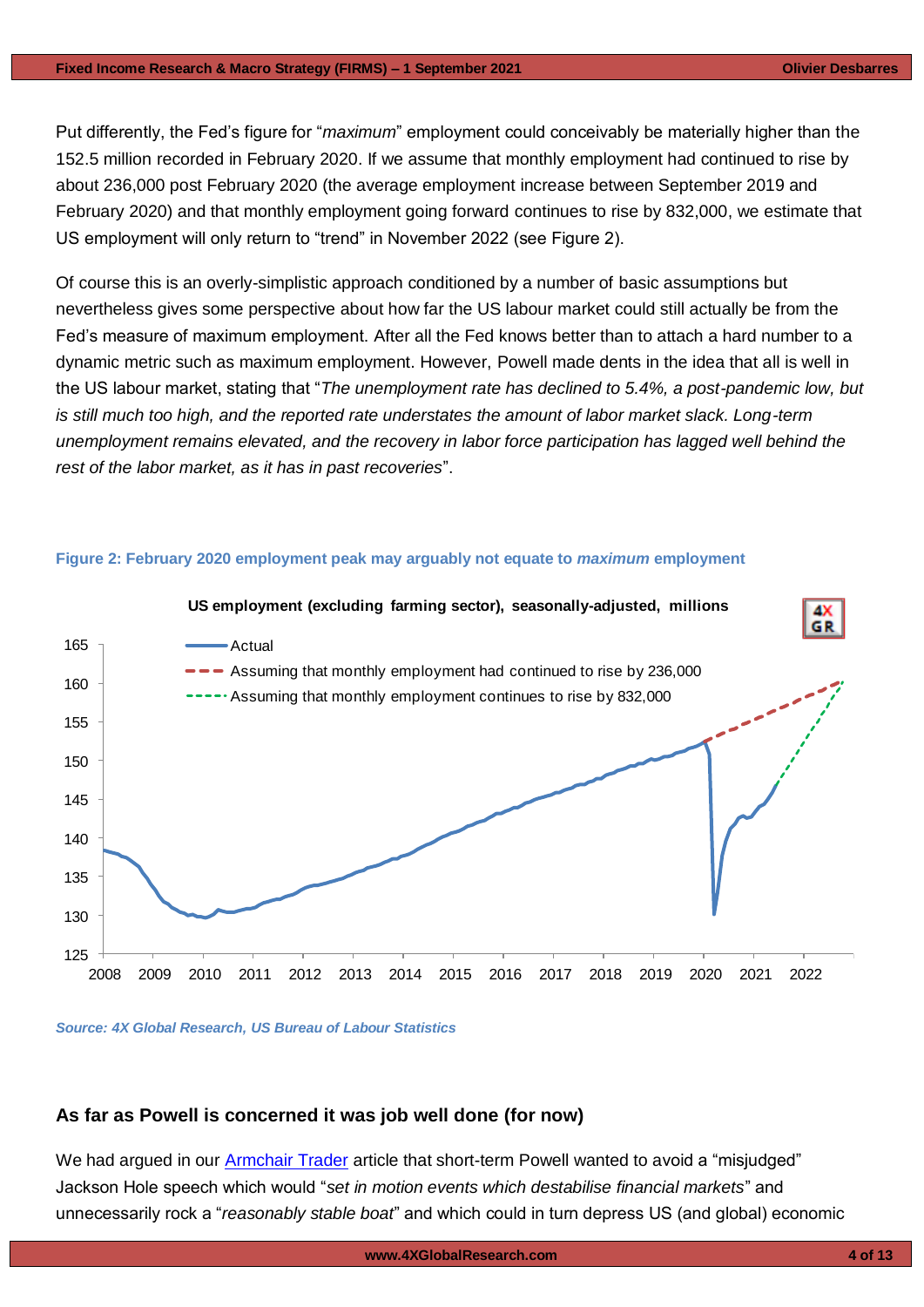growth. The Fed and Powell would of course strongly refute allegations that it is pump-priming the US economy, via quantitative-easing and low policy rates, partly to fuel US equity markets. But neither are they oblivious to the transmission mechanism from financial markets to the real economy.

After all there is compelling evidence, in our view, of a strong, positive historical correlation between US disposable income (including wages & salaries), US consumer confidence, households' net-worth (including equity holdings), and PCE inflation (see [The key quartet: US income, confidence, net worth and](https://gallery.mailchimp.com/948838a86ce72ab6d8019a39d/files/c09adf3c-3f2b-4f46-94fc-006835409bec/4X_Global_Research_The_key_quartet__US_income_confidence_net_worth_and_consumption.pdf)  [consumption,](https://gallery.mailchimp.com/948838a86ce72ab6d8019a39d/files/c09adf3c-3f2b-4f46-94fc-006835409bec/4X_Global_Research_The_key_quartet__US_income_confidence_net_worth_and_consumption.pdf) 18<sup>th</sup> September 2019). With this in mind we note that data out yesterday showed that US consumer confidence fell further in August to its lowest level since February. The Conference Board consumer confidence index fell far more than expected to 113.8 from a downwardly revised 125.1 in July. This was the largest monthly fall (-11.3 percentage points) in the index since the pandemic-related collapse in April 2020 (see Figure 3).



## **Figure 3: Fed will be aware that consumer confidence (and equities) help underpin private consumption**

*Source: 4X Global Research, US Bureau of Economic Analysis, Conference Board*

## **Financial markets' reaction in the past few days – dovish for rates and bullish for FX and equities – suggest that Powell has largely succeeded, for now at least.**

• The 2-year US Treasury yield fell about 2bp during Powell's speech and is currently down about 3bp from 26<sup>th</sup> August, in the lower half of its post 16<sup>th</sup> June Fed policy meeting range (see Figures 1 & 4).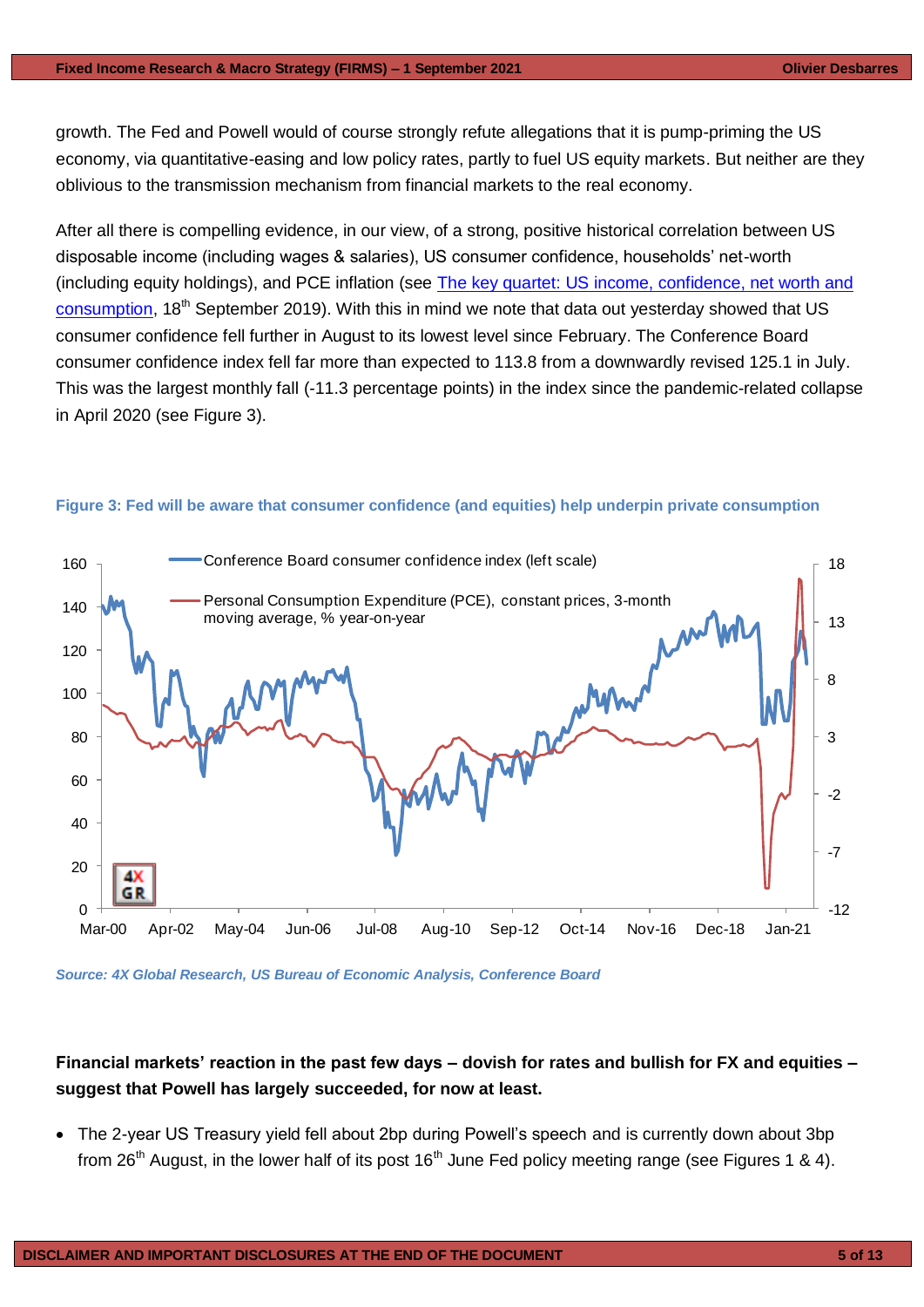

**Figure 4: US Treasury yields stable since Jackson Hole speech, down since Fed's 16th June meeting**

The shape of the US Treasury yield curve is currently broadly the same as it was on  $26<sup>th</sup>$  August and in mid-July (see Figure 5).

**Figure 5: US Treasury yield curve broadly unchanged since Powell's speech (and since mid-July)**



*Source: 4X Global Research, investing.com*

*Source: 4X Global Research, investing.com*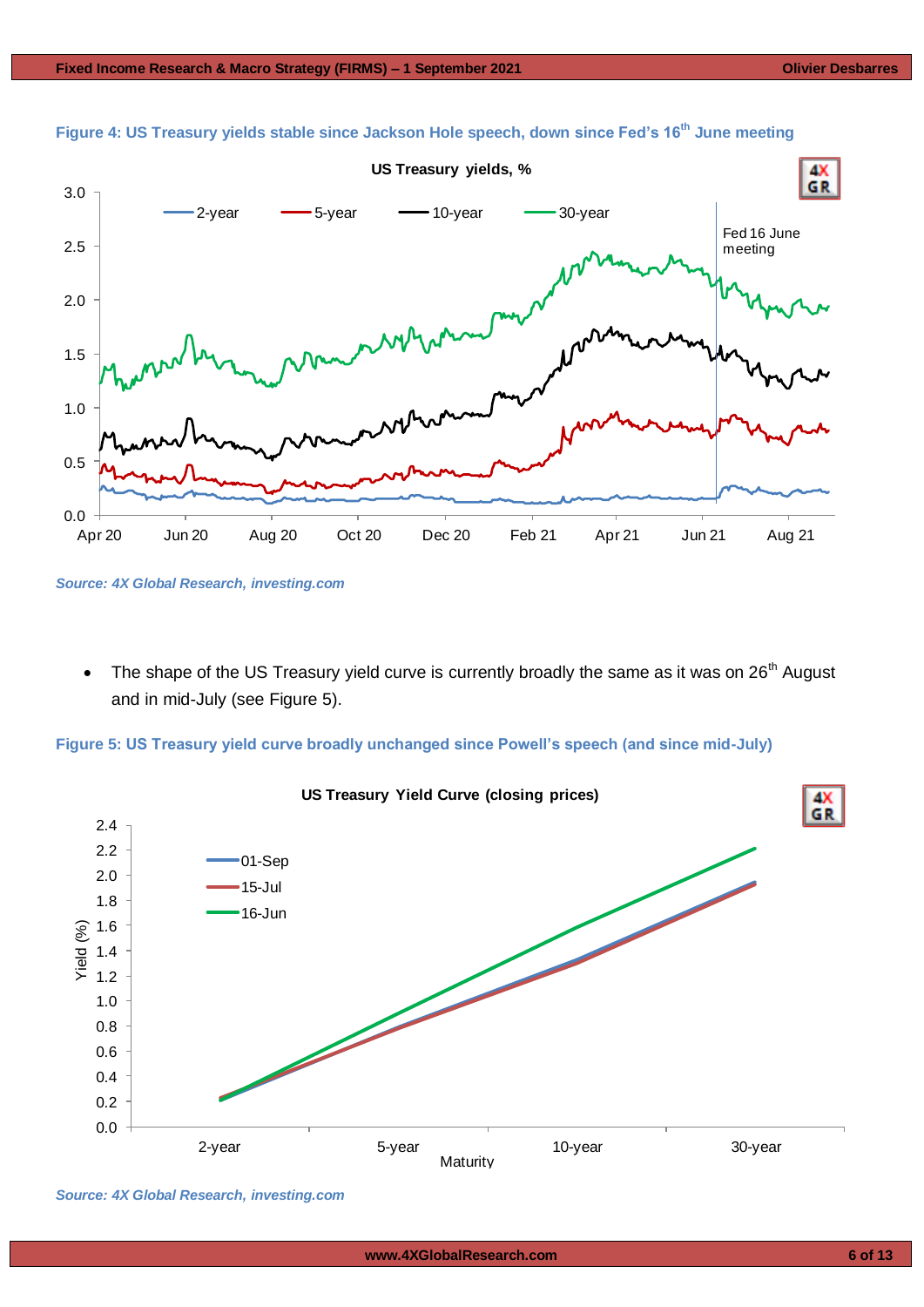• The S&P 500 is up about 1.2% since the close on 26<sup>th</sup> August and only 0.1% from the all-time high recorded on Monday (see Figure 6).

## 98 100 102 104 106 108 110 112 114 2,200 2,500 2,800 3,100 3,400 3,700 4,000 4,300 4,600 Jan 20 Mar 20 May 20 Jul 20 Sep 20 Nov 20 Jan 21 Mar 21 May 21 Jul 21 Sep 21 S&P 500 – US Dollar Nominal Effective Exchange Rate (1 January 2021 = 100), right scale

## **Figure 6: US Dollar remains range-bound, S&P 500 within touching distancing of record-high**

*Source: 4X Global Research, Federal Reserve, investing.com*

The Dollar Nominal Effective Exchange Rate (NEER) has depreciated about 0.7% since 26<sup>th</sup> August to its weakest level in three weeks although it is still broadly in the middle of a narrow 11-week range of only 2.1% according to our estimates (see Figure 6). The Dollar's downturn has broadly mirrored the S&P 500's rally in the past four sessions.

However, it has become a stretch to argue that the Dollar consistently trades like a "safe-haven" asset – during long periods this year the Dollar and S&P 500 have moved broadly in tandem. Notably since late-April the Dollar NEER has been inversely correlated to the steepness of the 2s-10s Treasury yield spread (see Figure 7).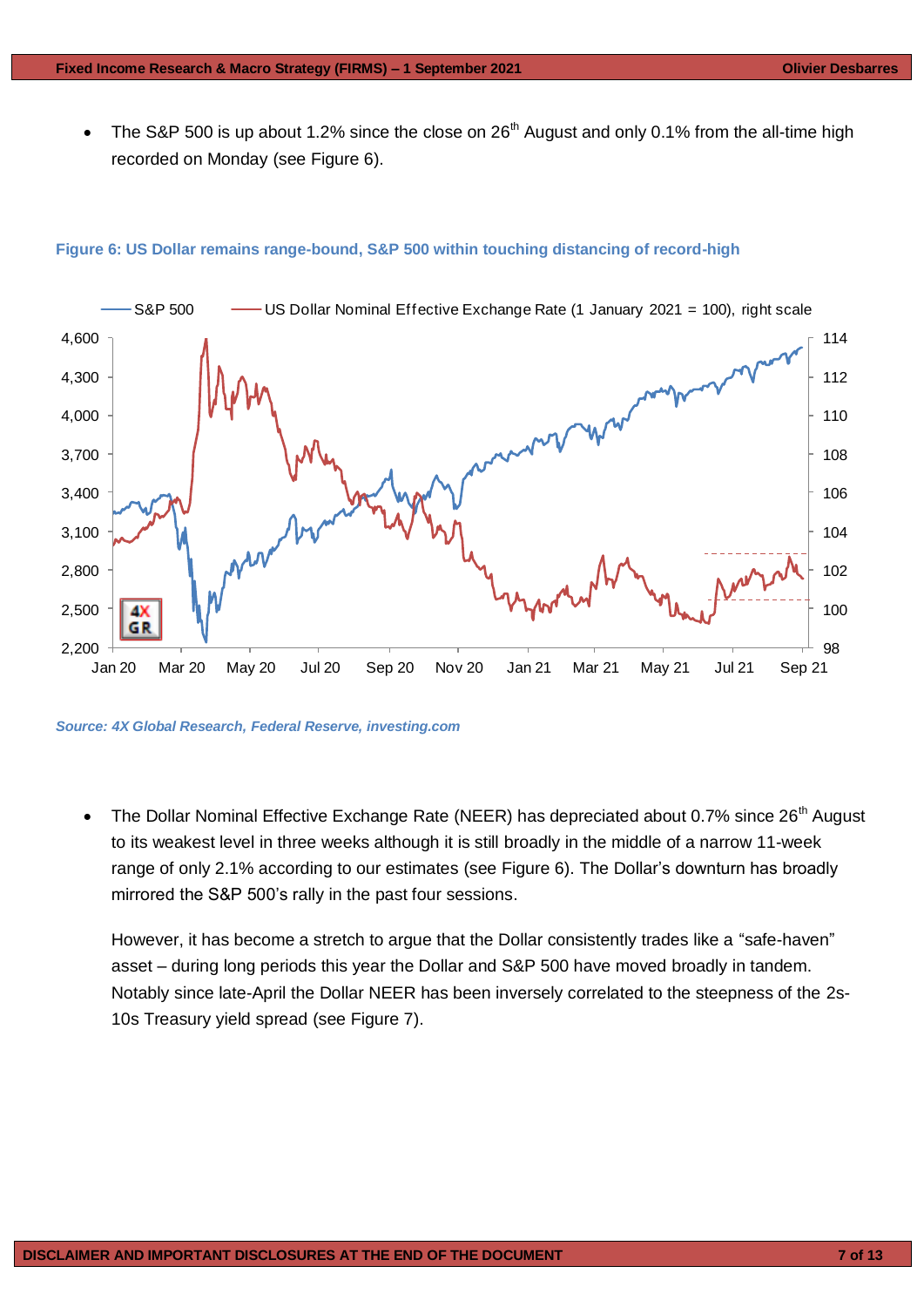



*Source: 4X Global Research, Federal Reserve, investing.com Note: 10-year Treasury yield minus 2-year Treasury yield* 

**Levels clearly matter but, just as importantly from Powell's perspective in our view, volatility in asset prices, including Treasury yields, the Dollar and S&P 500, has also remained reasonably subdued** (see Figures 8 & 9). Even volatility in the price of Brent Crude oil has fallen sharply. Markets wobbled on 16<sup>th</sup> June and in following days but the Fed would argue that it has since kept markets on a reasonably tight leash and ultimately avoided a repeat of the 2013 taper tantrum.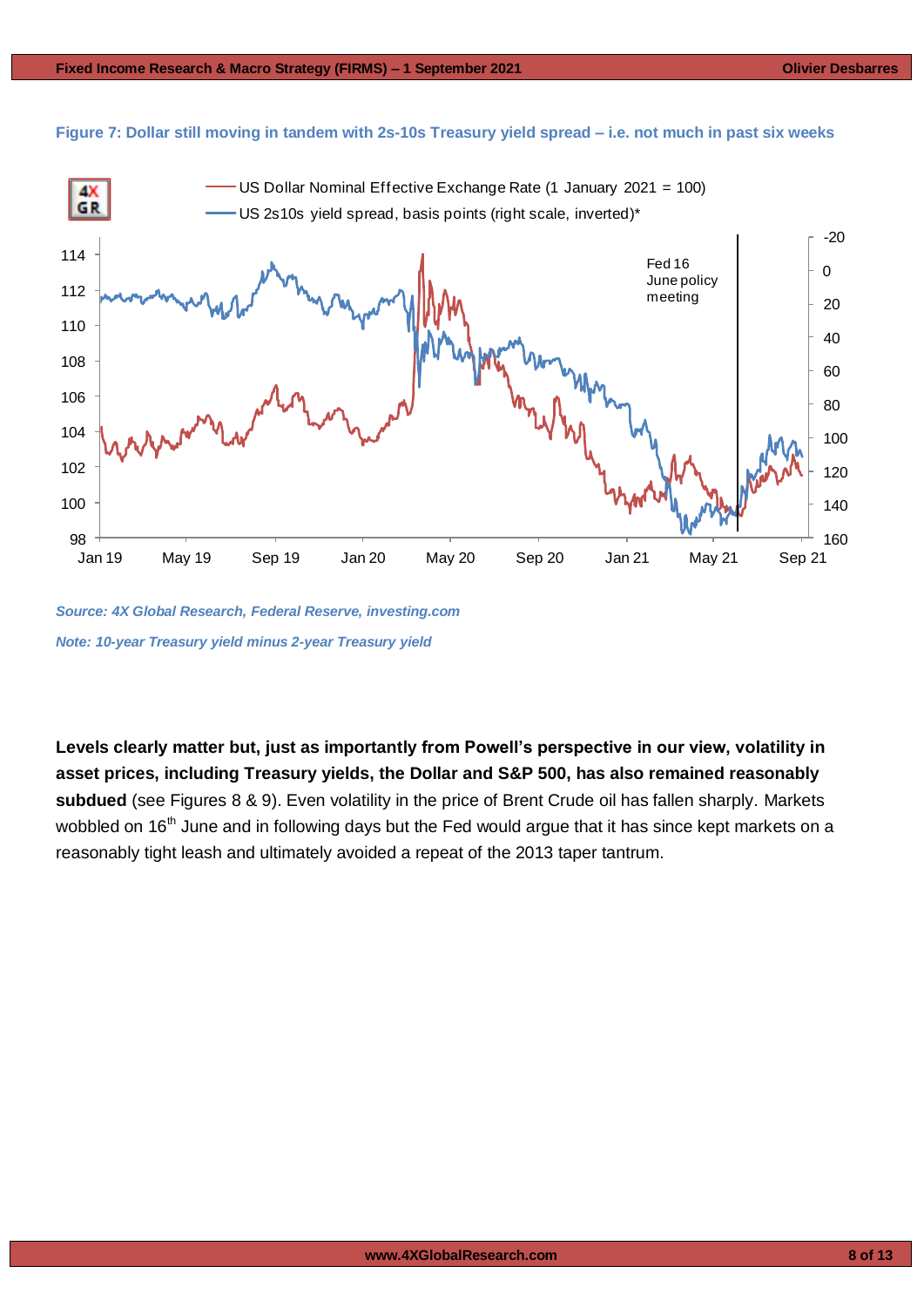

#### **Figure 8: Volatility in US Treasury yields, particularly in longer-maturities, subdued in recent weeks**

*Source: 4X Global Research, investing.com*

## **Figure 9: Volatility in S&P 500, US Dollar and now even Brent Crude oil price modest**



*Source: 4X Global Research, Federal Reserve, investing.com*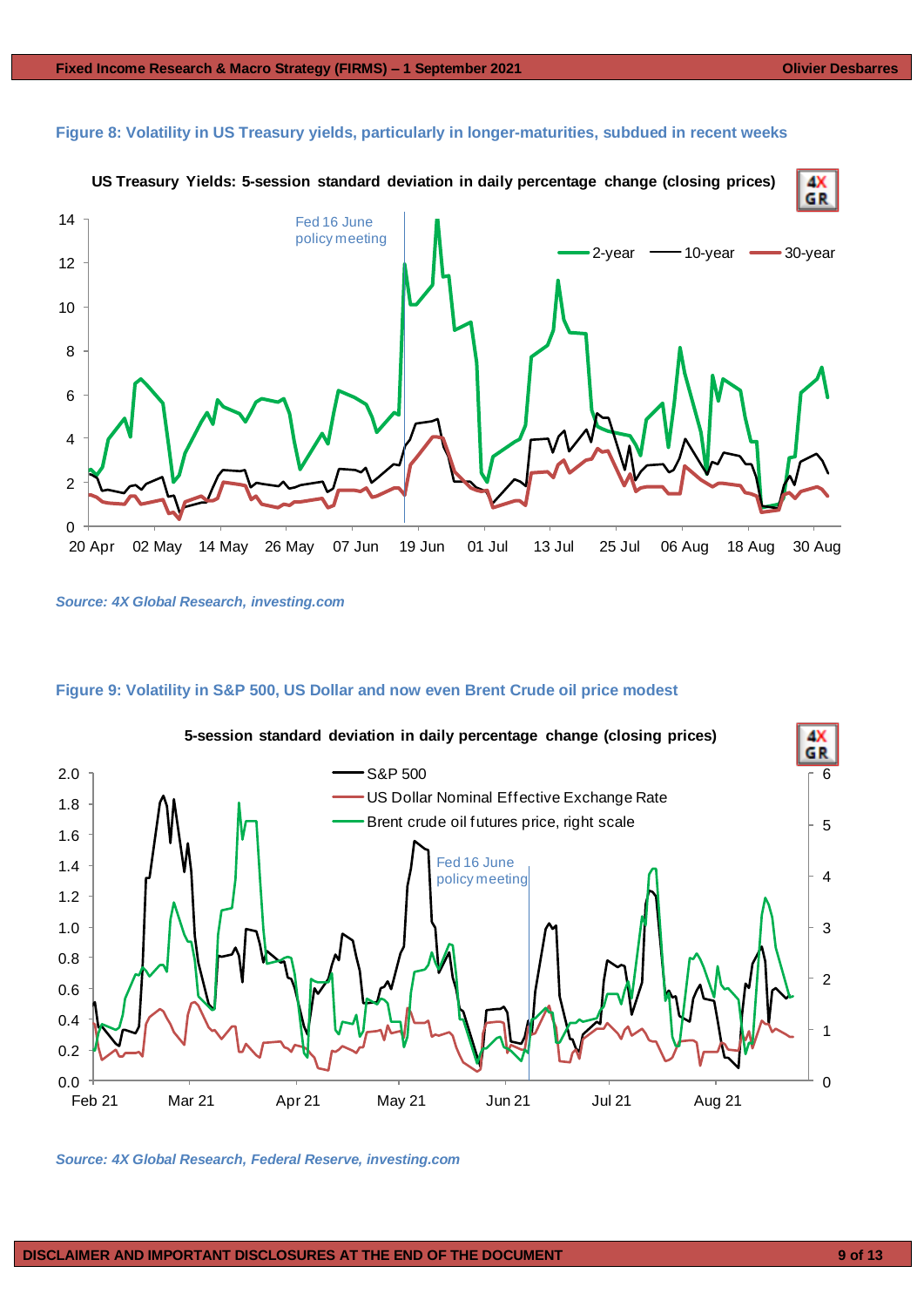**Finally we would note that, perhaps unsurprisingly given low US Treasury yields and buoyant US (and global) equities, Emerging Market (EM) currencies, particularly high-yielders, have outperformed in the past month**. Since 30<sup>th</sup> July, a GDP-weighted-basket of EM currencies excluding the Chinese Renminbi has appreciated about 0.7% versus the US Dollar, according to our calculations, while a GDP-weighted basket of developed market currencies has weakened about 0.5% (see Figure 10). Within EM currencies, high-yielding currencies (+0.9%) have outperformed low-yielding currencies (+0.2%). Whether this is a "good" thing for EM economies is up for debate. Stronger currencies reduce the localcurrency cost of servicing external debt but also weigh on export competitiveness.

## **Figure10: EM currencies, particularly high-yielders, have outperformed (but still lagged S&P 500)**



**Currency baskets versus US Dollar, Dollar NEER and S&P 500, % change since 30 July 2021**

*Source*: *4X Global Research, Federal Reserve, IMF, investing.com*

*Note: \* USD NEER is US Dollar Nominal Effective Exchange Rate (Federal Reserve trade weights).*

## **Jackson Hole now old news – next hurdle for Fed/markets is 22nd September policy meeting**

There is little doubt in our mind that Powell has taken on board the lessons learnt from the 2013 taper tantrum, namely that even a rational, broadly expected and modest shift in US monetary policy needs to be handled and communicated with great care. However, Powell only had to look back at the Fed's 16<sup>th</sup> June 2021 policy meeting to be reminded that financial markets' reaction function to even subtle tweaks in the outlook for QE and interest rate policy can be super-sized.

The Fed had until then stuck diligently to a very dovish discourse and been rewarded with a fall in US Treasury yields to multi-month lows despite the release (on 10<sup>th</sup> June) of data showing that US CPI-inflation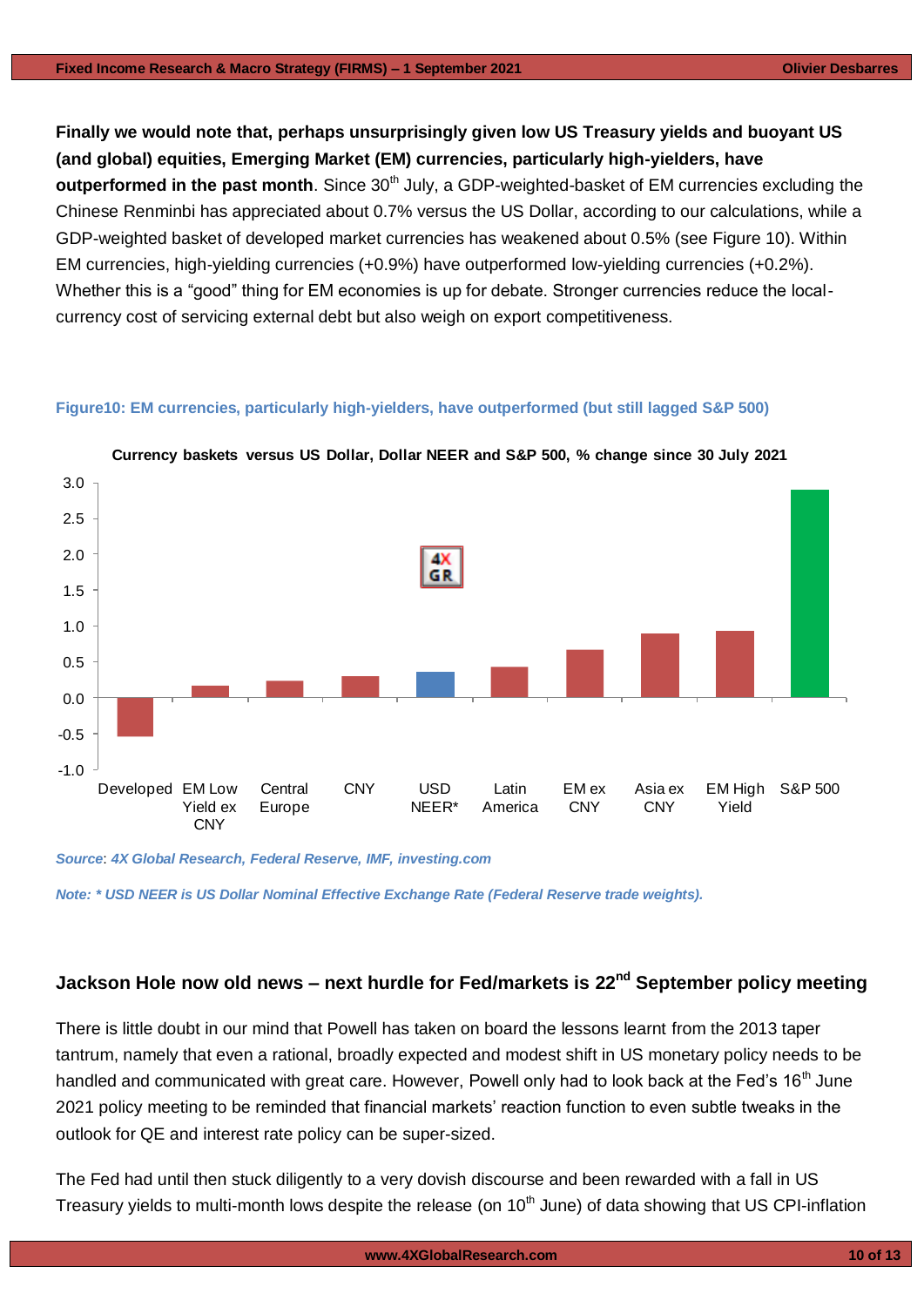had risen faster than expected in May. Moreover, the S&P 500 gained about 0.8% between  $9<sup>th</sup>$  and 14<sup>th</sup> June while the US Dollar NEER appreciated only marginally. This was in line with our view that this CPIinflation release would not be "*the straw that broke markets' dovish back*" (see [Have hawks finally lost](https://www.4xglobalresearch.com/wp-content/uploads/2021/06/4X-Global-Research_Have-hawks-finally-lost-altitude.pdf)  [altitude?,](https://www.4xglobalresearch.com/wp-content/uploads/2021/06/4X-Global-Research_Have-hawks-finally-lost-altitude.pdf)  $9<sup>th</sup>$  June 2021).

This all changed when the Fed published on  $16<sup>th</sup>$  June its updated [dot-chart](https://www.federalreserve.gov/monetarypolicy/files/fomcprojtabl20210616.pdf) which showed that a majority (13 out of 18) of FOMC members now expected a policy rate hike in 2023 (rather than 2024) and Powell admitted during his press conference that the Fed was now "*talking about talking about*" tapering. The Fed also revised materially higher its forecast for average core PCE-inflation, to 3.0% from 2.2% (see [Fed:](https://www.4xglobalresearch.com/wp-content/uploads/2021/06/4X-Global-Research_Fed_Same-game-different-rules.pdf)  [Same game, different rules,](https://www.4xglobalresearch.com/wp-content/uploads/2021/06/4X-Global-Research_Fed_Same-game-different-rules.pdf) 22<sup>nd</sup> June 2021).

While on the surface these tweaks were arguably benign and/or not particularly surprising, US 2-year Treasury yields in the ensuing week surged to a 15-month high (see Figure 4), the S&P 500 temporarily wobbled and the Dollar spiked higher (see Figure 7). Asset price volatility also ratcheted up (see Figures 8 & 9). The Fed had let the cat out of the bag even if unlike during the 2013 taper tantrum it ultimately managed to keep the cat on a leash. This was in line with our view that "*the Federal Reserve had won the battle, but it was likely to be a long war*" and that "*emerging market currencies' strong albeit uneven rebound remained vulnerable to any spikes in US and other developed market government bond yields*" (see [Something has](https://www.4xglobalresearch.com/wp-content/uploads/2021/04/4X-Global-Research_Something-has-got-to-give.pdf) to give,  $30<sup>th</sup>$  April 2021).

**When Powell wrote his speech for Jackson Hole these events would have been still very fresh in his mind…and they should also remain at the forefront of financial markets' thinking ahead of the Fed's next policy meeting on 22nd [September](https://www.federalreserve.gov/monetarypolicy/fomccalendars.htm)**.

The Fed will have many August macro data points at its disposal when it meets in three weeks time, including labour market and CPI-inflation figures due out respectively on 3<sup>rd</sup> and 14<sup>th</sup> September. A strong set of non-farm payrolls data – the consensus forecast is for + 750, 000 in August – could see the Fed stating more explicitly that it will start tapering its asset purchases before year-end. However, we think that the Fed and Powell may still refrain from giving a more specific and hard-coded timeline and do so only at its 3<sup>rd</sup> [November](https://www.federalreserve.gov/monetarypolicy/fomccalendars.htm) policy meeting in order to retain a degree of data-dependent policy flexibility.

We also expect the Fed's updated dot-chart to show a further hawkish shift in terms of the appropriate timing for policy rate hikes. Whether in the eyes of investors this jars, even if temporarily, with Powell's disassociation between QE and interest rate policy is open to debate.

Three months ago we set out our core scenario that tapering would only start in early 2022 and we may only be off by a few months (see [Tantrum "lite" won't help US Dollar,](https://www.4xglobalresearch.com/wp-content/uploads/2021/05/4X-Global-Research_Tantrum-lite-wont-help-US-Dollar-v2.pdf) 28<sup>th</sup> May 2021). If that proves to be the case the gap between the start of the pandemic (in early 2020) and the start of the taper will have been less than two years. In comparison the Fed only started tapering its QE program in January 2014 – almost six years after the peak in the Great Financial Crisis in 2008. Nevertheless, some perspective is required. Unlike singer/song-writer Tracy Chapman, Powell is not "talking about a revolution" but still only talking about starting to slowly dial back (at a still unspecified date) ultra-loose monetary policy.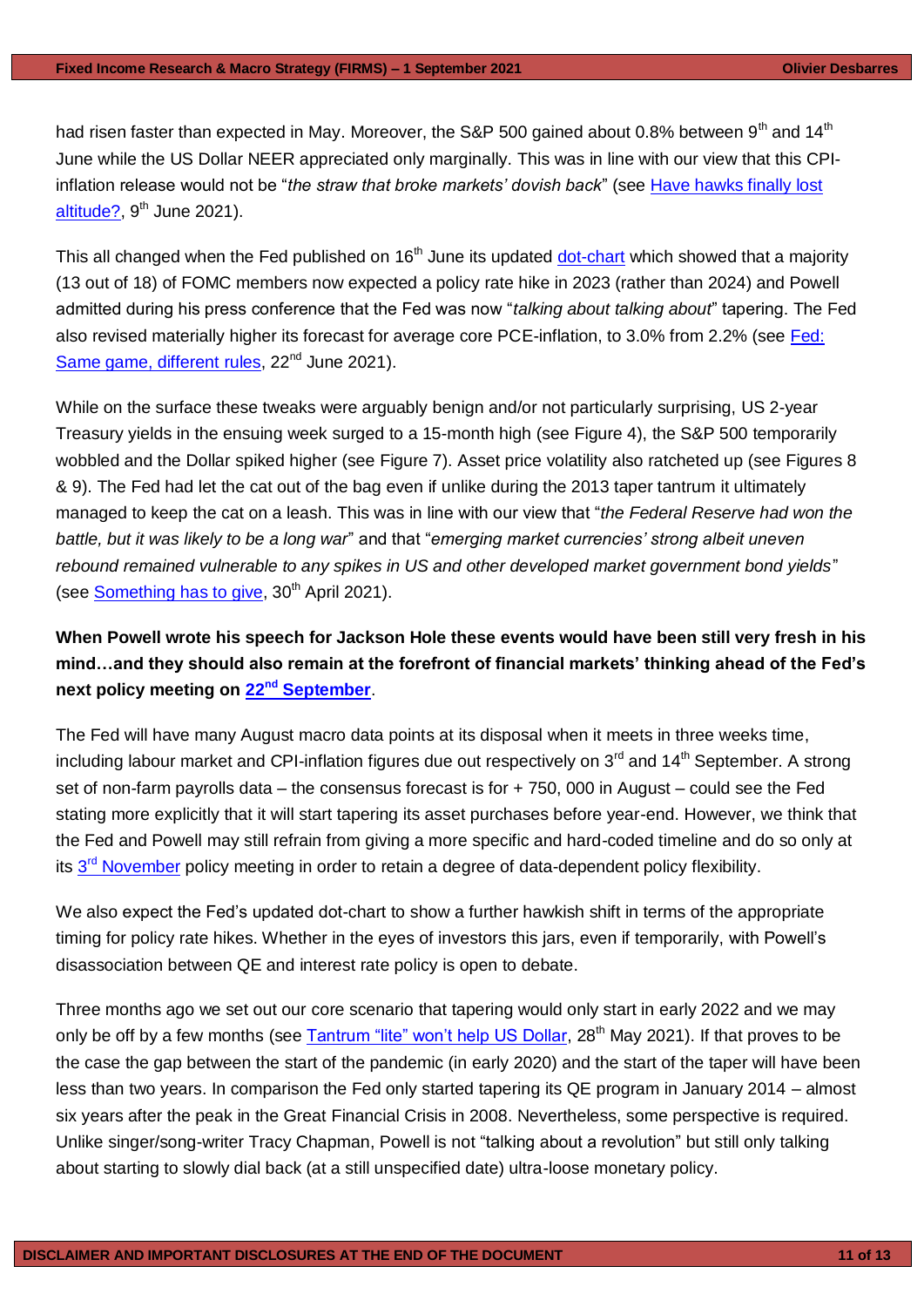## **Fed policy rate hikes – a compressed timeline but from a very stimulative starting point**

We are for now sticking to our core scenario that the Fed will only start hiking its policy rate in 2023 but that the gap between the start of the taper and the start of the rate hiking cycle will be smaller than the 23 months gap in 2014-2015 (see [Fed: Same game, different rules,](https://www.4xglobalresearch.com/wp-content/uploads/2021/06/4X-Global-Research_Fed_Same-game-different-rules.pdf) 22<sup>nd</sup> June 2021). Moreover, while the Fed waited a further 12 months to deliver its second rate hike (in December 2016), we think that this time round the Fed will not wait nearly as long. Ultimately, the Fed's reaction function will be far swifter in our view than in the wake of the Great Financial Crisis in 2007-2009 because the US economic recovery and rise in underlying inflation has been far steeper, partly because of far looser (i.e. stimulative) fiscal policies than in 2007-2009.

The Fed announced at its December 2013 meeting that it would start cutting its monthly asset purchases in January 2014 (from \$85bn to \$75bn) and had cut them to zero by end-October 2014. However the Fed only delivered its first 25bp rate hike in December 2015 and waited another 12 months to deliver its second. This should perhaps not have come as a major surprise with the beauty of hindsight. At its 19<sup>th</sup> June 2013 policy meeting, the FOMC [dot-chart](https://www.federalreserve.gov/monetarypolicy/files/FOMC20130619SEPcompilation.pdf) revealed that respectively only 4 out of 19 members (21%) thought that the Fed should have started hiking rates by 2014. Fast forward to the Fed's 16<sup>th</sup> June 2021 meeting and 7 out of 18 (39%) FOMC members thought the Fed should deliver the first rate hike in 2022.

Assuming that the Federal Reserve does not hike rates in 2022, it is conceivable in our view that the 7 FOMC members who in June thought that it would be appropriate to do so will push for a policy rate hike in early 2023. It would then only take a further 3 members to think the same in order for there to be a majority (10 out of 18) in favour of the Federal Reserve starting to hike rates in early 2023.

The dot-chart is of course anonymous – individual dots are not attributed to members of which only 12 (at most) have voting rights at any one time. However, it is conceivable in our view that the Fed could start hiking rates in H1 2023, which (assuming that tapering starts in Q4 2021) would imply a gap between the start of the taper and the start of the rate hiking a gap of only 13-18 months this time round.

But again some perspective is required. US monetary policy will likely remain very loose (by any metric) until at least 2023 in our view. The Fed will want to engineer a slow and controlled landing – music to the ears of doves and bulls but arguably a concern for hawks fearful of the Fed and financial markets stalling.

| 4             |
|---------------|
| $\frac{1}{4}$ |